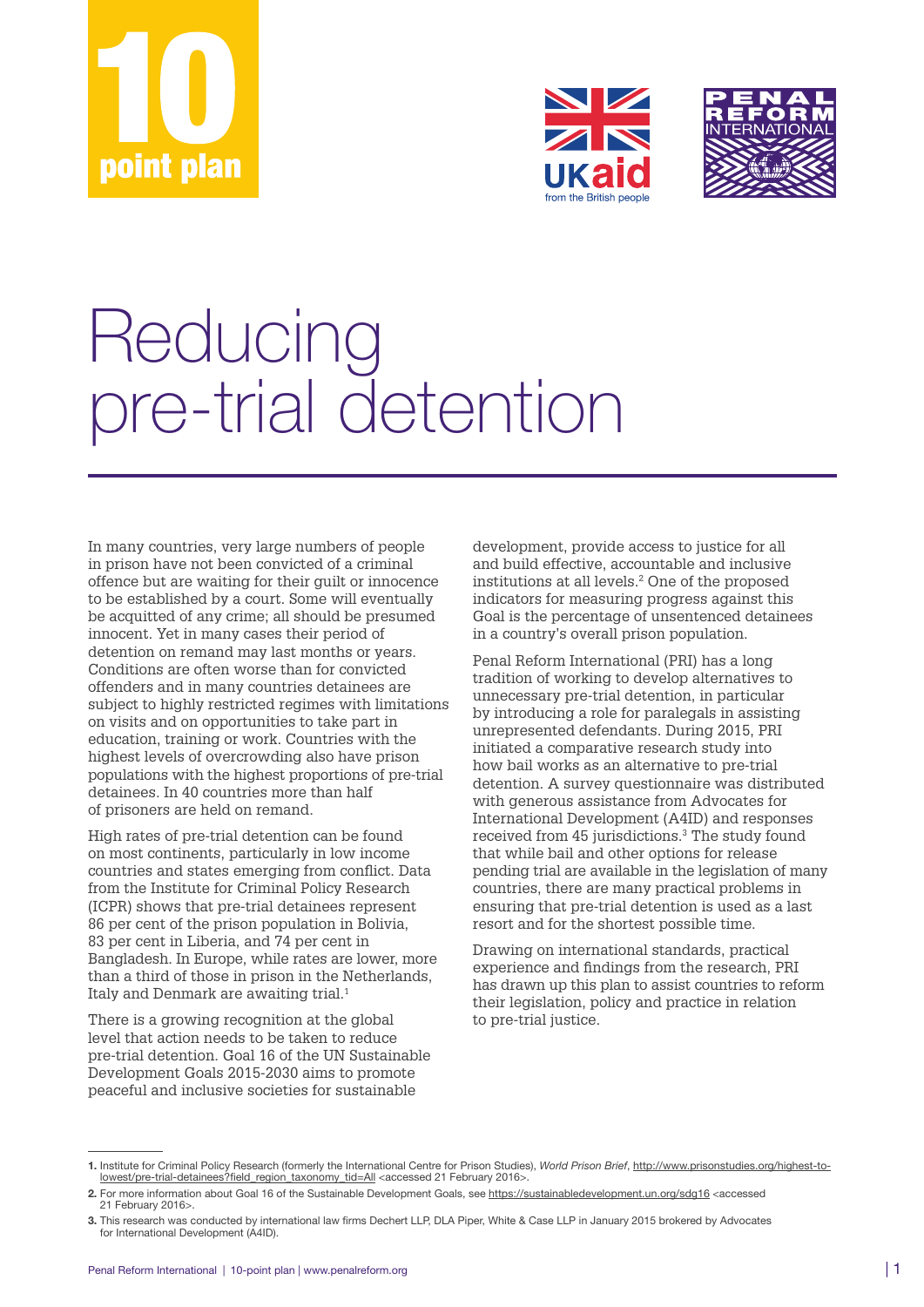Review the scope of the criminal law so that it is not used more widely than necessary

There are wide variations between countries in the extent and nature of behaviour which is subject to the criminal law. In many low income countries, criminal law provisions date back to the colonial era and include offences such as being a 'rogue and vagabond', or 'idle and disorderly', which have little justification in the 21st century. There have been initiatives to limit the proliferation of criminal offences in other countries.

> In January 2016, Italy decriminalised a long list of minor offences so that they are dealt with as administrative infractions rather than crimes. These include driving a motor vehicle without a licence, and the offence of 'abuse of popular gullibility'  $-$  a form of deception.<sup>4</sup>

 $\rightarrow$  Uruguay legalised the sale of marijuana in May 2014.<sup>5</sup>

→ Between 2010 and 2015 the Ministry of Justice in England and Wales established a procedure for ensuring that new criminal offences were genuinely necessary. The Ministry has also monitored the creation and deletion of offences in new pieces of legislation introduced by each department of state.<sup>6</sup>

The key principles guiding reform of pre-trial justice must be drawn from international standards. These include:

- the presumption of innocence;
- a strong presumption for release before trial, with the onus on the prosecution to show the need for detention in all cases;
- the need for courts to be guided by principles of necessity and proportionality in reaching decisions about pre-trial detention;
- clear and simple legislation that is easily understood by lawyers and non-lawyers alike.

In some countries, once particular charges are brought, a defendant is not permitted to remain in the community pending trial and pre-trial detention is in effect mandatory. This blanket approach does not permit the kind of individualised assessment which is needed and should therefore be resisted. There should be the possibility of release in all kinds of cases, with no crimes automatically ineligible for release. The Rome Statute which deals with the gravest international crimes permits suspects to apply for interim release before trial.7

Defendants should be released unless, as a result of strong evidence, there are reasonable grounds for believing that in their particular case they will fail to appear in court, interfere with justice or commit serious offences, and that no measures in the community can reduce these risks to an acceptable level. Remands in custody should be limited to cases which meet a certain threshold of seriousness, in which there is a strong likelihood of conviction in the event of which a prison sentence is probable. Clear statutory guidance should be provided on the factors which courts can legitimately take into account in reaching a view about whether grounds for withholding bail are met, together with a requirement for courts to cite specific reasons for withholding bail and to record these.



<sup>4.</sup> 'Italy decriminalizes obscene acts, other minor crimes to unburden justice system', *The Japan Times*, 17 January 2016, [http://www.japantimes.](http://www.japantimes.co.jp/news/2016/01/17/world/crime-legal-world/italy-decriminalizes-obscene-acts-other-minor-crimes-to-unburden-justice-system/#.VsmVuPmLTct) [co.jp/news/2016/01/17/world/crime-legal-world/italy-decriminalizes-obscene-acts-other-minor-crimes-to-unburden-justice-system/#.VsmVuPmLTct](http://www.japantimes.co.jp/news/2016/01/17/world/crime-legal-world/italy-decriminalizes-obscene-acts-other-minor-crimes-to-unburden-justice-system/#.VsmVuPmLTct)<br><accessed 21 February 2016>.

<sup>5.</sup> 'Uruguay cannabis market still struggles for legitimacy a year after historic ruling', *The Guardian*, 13 July 2015, [http://www.theguardian.com/](http://www.theguardian.com/world/2015/jul/13/uruguay-marijuana-cannabis-market-sale-legitmacy) [world/2015/jul/13/uruguay-marijuana-cannabis-market-sale-legitmacy](http://www.theguardian.com/world/2015/jul/13/uruguay-marijuana-cannabis-market-sale-legitmacy) <accessed 21 February 2016>

<sup>6.</sup> UK Ministry of Justice, *Criminal Offences Gateway Guidance*,<http://www.justice.gov.uk/downloads/legislation/criminal-offences-gateway-guidance.pdf> <accessed 21 February 2016>.

<sup>7.</sup> Article 59, <http://legal.un.org/icc/statute/romefra.htm> See Davidson CL, 'No Shortcuts on Human Rights: Bail and the International Criminal Trial', *American University Law Review*, Vol 60 Issue 1 2010,<http://digitalcommons.wcl.american.edu/cgi/viewcontent.cgi?article=1601&context=aulr> <accessed 21 February 2016>.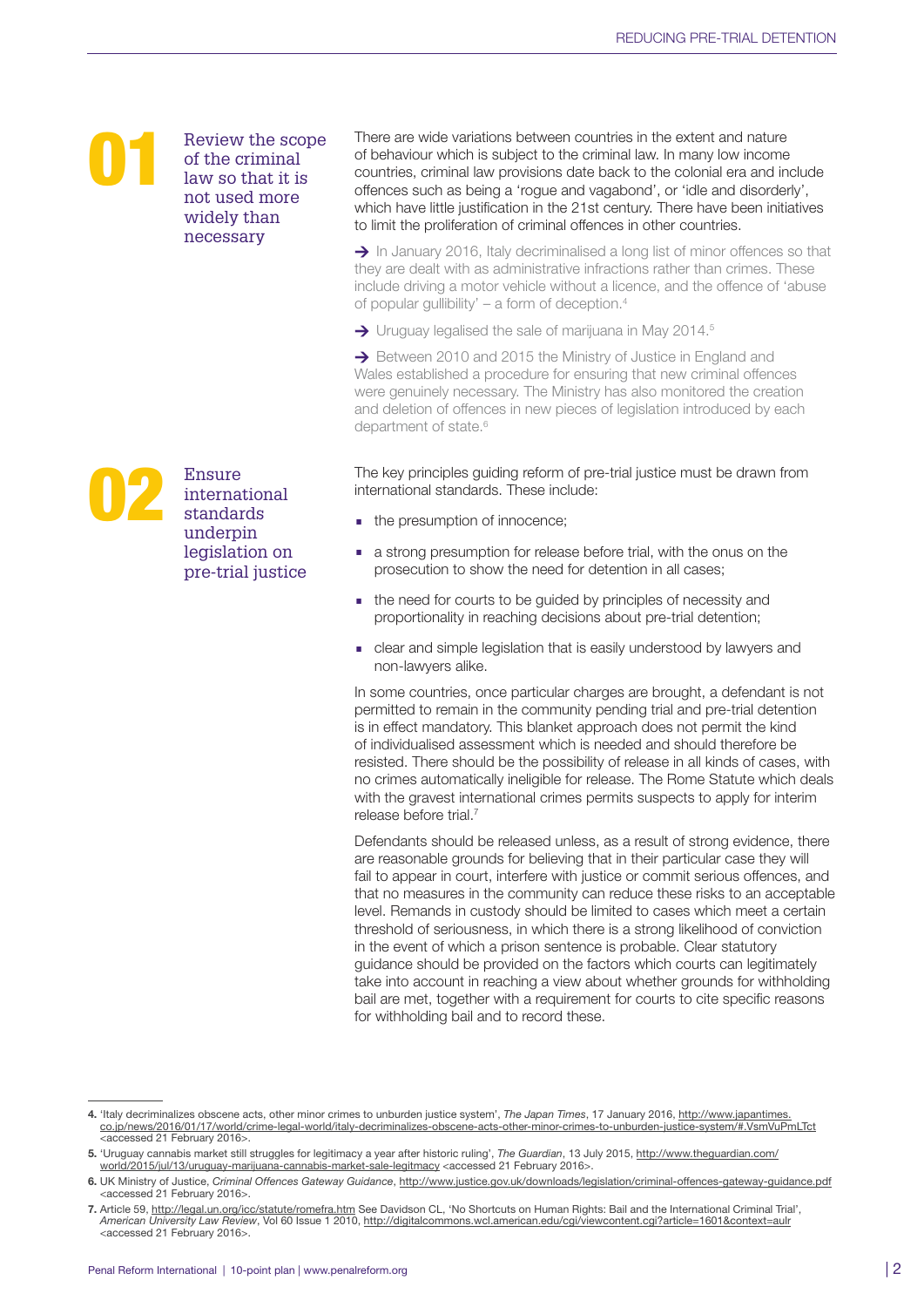

Divert cases away from the court system wherever possible

Prosecution is not the most effective or economical way of dealing with every case of criminal behaviour. Keeping young people out of the courts helps them to grow out of crime, while defendants with drug or mental health problems can be fast tracked directly into treatment instead of court. Minor cases are often best dealt with by police or prosecutor warnings. Compensation, mediation or reparation, sometimes known as restorative justice, outside court can often provide a better solution for the offender and victim, in traditional settings or other fora. Despite this, in many countries the police are incentivised to make arrests, even for petty offences, thereby increasing their prospects of promotion. In other countries, prosecutors have limited scope for resolving criminal matters outside the courtroom. There are however many examples of good practice.

 $\rightarrow$  In New Zealand, a police diversion scheme enables eligible offenders to complete diversion activities within a given timeframe to avoid both a full prosecution and the possibility of receiving a conviction. This means that judicial time is reserved for more serious offences and offenders. Conditions can include: letter of apology, counselling, community service or involvement in restorative justice sessions with the victim.<sup>8</sup>

When cases cannot be completed on first appearance, courts should have a wide range of release options, ranging from unsecured release through to money bail, with courts required to apply the least restrictive measures necessary. Such options should ensure the defendant's appearance at future court hearings and protect the safety of the community, victims and witnesses pending trial. Courts should review the release options appropriate to the risks and special needs posed by individual defendants if released into the community. These might include curfews or house arrest, monitored through electronic bracelets. However, the Council of Europe has noted that: 'in some pre-trial cases, the judiciary has prescribed electronic monitoring to suspects who would not normally be remanded in custody because they do not present a risk of flight or of interfering with the course of justice. This is not to be encouraged, either at the pre-trial (or indeed sentencing) stage, particularly in view of its cost and intrusiveness'.<sup>9</sup>

 $\rightarrow$  In two US states, research found that moderate- and high-risk defendants who received pre-trial supervision were significantly more likely to appear for their day in court than those who were unsupervised. In addition, long periods of supervision (of more than 180 days) were related to a decrease in new criminal activity; however, no such effect was evident for supervision of 180 days or less.10

Set amounts<br>of money bail<br>according to<br>circumstance of money bail according to the circumstances of the individual defendant

Many of those remanded in custody cannot afford the amounts of bail which have been determined by the courts. This leads to injustice and unnecessary punishment of poor people. In Brazil, the introduction of money bail appears to have increased rather than reduced the numbers in pre-trial detention.<sup>11</sup> In systems where they are used, clarity is needed about the status, role and obligations of the bail guarantor − the person who guarantees that the person will surrender to custody as required and will undertake to pay a guaranteed sum if there is a failure to do so.



<sup>8.</sup> New Zealand Police, Adult Diversion Scheme policy and factsheet, [http://www.police.govt.nz/about-us/publication/adult-diversion-scheme,](http://www.police.govt.nz/about-us/publication/adult-diversion-scheme) <accessed 21 February 2016>.

<sup>9.</sup> European Committee on Crime Problems (CDPC), Draft Recommendation CM/Rec(2014) of the Committee of Ministers to member States on electronic monitoring, 19-21 February, 2014, CM(2014)14 add2, <u>https://wcd.coe.int/ViewDoc.jsp?id=2150953&Site=CM&BackColorInternet=C3C3C3&BackColor-</u><br><u>Intranet=EDB021&BackColorLogged=F5D383</u> <accessed 21 February 2016>.

<sup>10.</sup> Laura and John Arnold Foundation, *Pretrial Criminal Justice Research*, [http://www.arnoldfoundation.org/wp-content/uploads/2014/02/LJAF-Pretrial-](http://www.arnoldfoundation.org/wp-content/uploads/2014/02/LJAF-Pretrial-CJ-Research-brief_FNL.pdf)[CJ-Research-brief\\_FNL.pdf](http://www.arnoldfoundation.org/wp-content/uploads/2014/02/LJAF-Pretrial-CJ-Research-brief_FNL.pdf) <accessed 21 February 2016>.

<sup>11.</sup> 'Behind Brazil's Arrest First, Ask Later Policy', *Insight Crime*, 24 February 2015, [http://www.insightcrime.org/news-analysis/brazil-pretrial-detention](http://www.insightcrime.org/news-analysis/brazil-pretrial-detention-prison-population)[prison-population](http://www.insightcrime.org/news-analysis/brazil-pretrial-detention-prison-population) <accessed 21 February 2016>.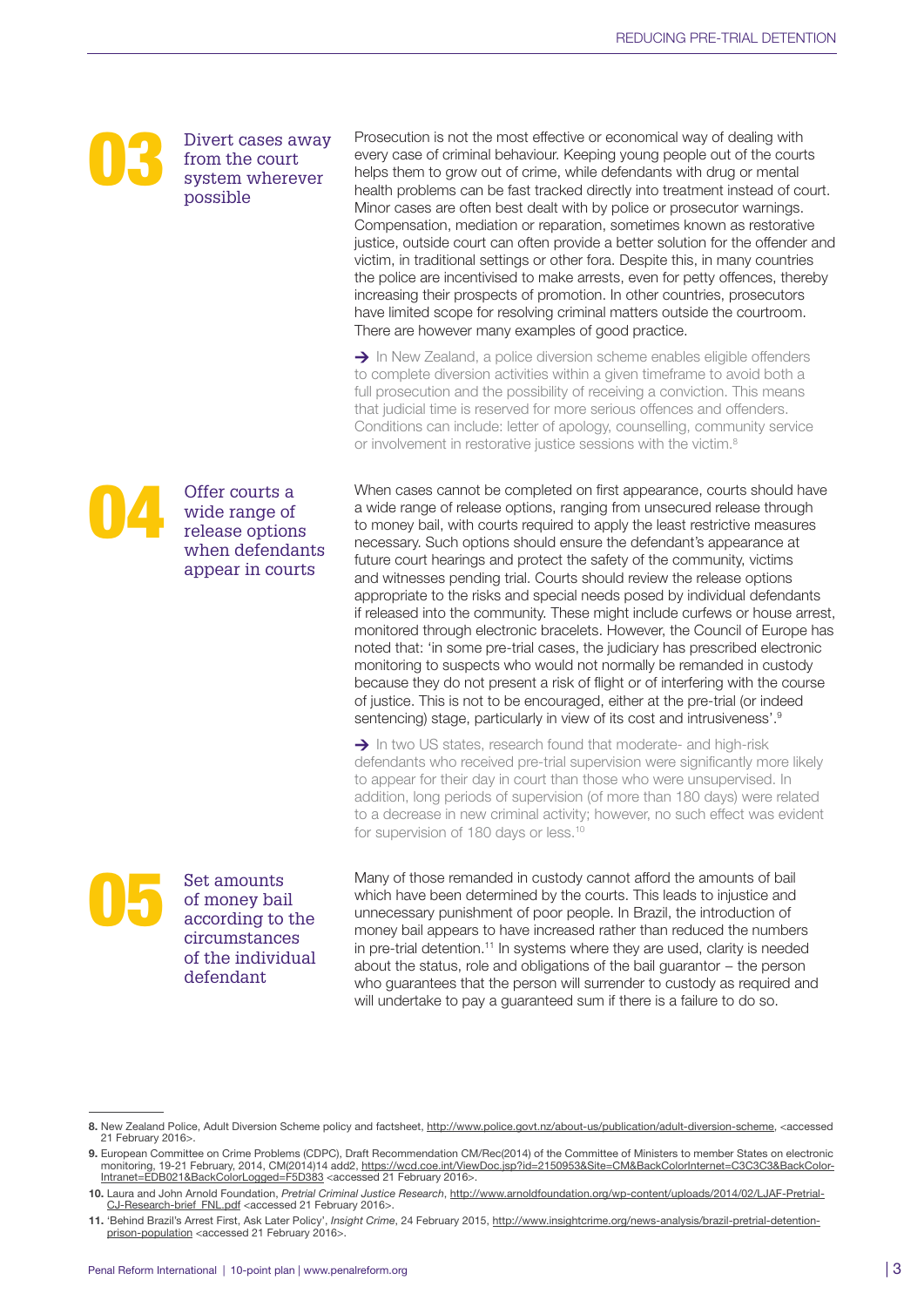Legislation should require consideration of the resources, character and closeness of the bail guarantor to the person when their suitability is being determined. The legislation should still allow discretionary forfeiture if failure were to occur. The European Court of Human Rights has ruled that bail amounts must be assessed with reference to the defendant, their assets, and their relationship with the guarantor.<sup>12</sup>

 $\rightarrow$  A Community Bail Fund has been set up in Brooklyn, USA, with more than USD 200,000 raised from private individuals and foundations to cover bail for low-level offenders with close community connections. When they return to court, the money is recycled to cover other defendants' bail.<sup>13</sup>

Where defendants are remanded in custody, their cases should be regularly reviewed, with courts required to justify decisions to prolong a defendant's pre-trial detention or ongoing custody by citing specific evidence as to why they should not be granted bail or otherwise released. Periods on remand should never exceed the maximum length of the sentence which might be imposed in the event of conviction. Account should be taken of time served on remand when determining the length of a custodial sentence, by subtracting the days spent on remand from the period spent serving the sentence in prison.

 $\rightarrow$  In Ukraine, pre-trial detention is limited to 12 months in the case of serious crimes and six months for petty crimes.<sup>14</sup>

 $\rightarrow$  In a landmark ruling in September 2014, the Indian Supreme Court ordered prisons to release pre-trial detainees who had been held for more than half of the maximum term they could be sentenced to if they were found guilty.<sup>15</sup>

In line with the UN Principles and Guidelines on Access to Legal Aid in Criminal Justice Systems,16 countries should be developing systems for providing legal advice for defendants who cannot afford to pay for a lawyer. In terms of pre-trial detention, legal advice, whether provided by national public defender services, private lawyers or paralegal schemes, will improve access to justice and case management during the pre-trial phase of criminal proceedings.

 $\rightarrow$  In Sierra Leone, the NGO, Timap for Justice, runs a wide-ranging criminal justice programme, part of which involves paralegals identifying all remand inmates in prison. In cases where remand inmates have not previously applied for bail or have been erroneously denied bail by a magistrate, the paralegal explains the bail process and aids the inmate in launching a new application for court bail. The paralegals also identify, contact and inform guarantors of their role and responsibilities. In cases where remand inmates have been awaiting trial through several court adjournments, the paralegals refer the cases to Timap lawyers.

Introduce and<br>
enforce time<br>
limits for remands<br>
in custody after enforce time

> should be reviewed or freed on bail

in custody, after which defendants

Provide legal aid and assistance supplemented. where necessary, by paralegals to provide advice to defendants

<sup>12.</sup> Neumeister v Austria, European Court of Human Rights, 27 June 1968.

<sup>13.</sup> 'Community Bail Fund For Poor Defendants To Launch In Brooklyn', *Huffington Post*, 23 March 2015, [http://www.huffingtonpost.com/2015/03/17/](http://www.huffingtonpost.com/2015/03/17/brooklyn-community-bail-fund_n_6886836.html) [brooklyn-community-bail-fund\\_n\\_6886836.html](http://www.huffingtonpost.com/2015/03/17/brooklyn-community-bail-fund_n_6886836.html) <accessed 21 February 2016>.

<sup>14.</sup> Information obtained from survey of bail conducted by international law firms, Dechert LLP, DLA Piper, White & Case LLP, in January 2015 brokered by Advocates for international development (A4ID).

<sup>15.</sup> Supreme Court of India, Writ. Petition (Crl.) No. 310 of 2005 titled as 'Bhim Singh Versus Union of India & Ors., 24 September 2014, Endst No. 29613 Gaz. II(17).

<sup>16.</sup> Adopted by the UN General Assembly on 20 December 2012, A/RES/67/187.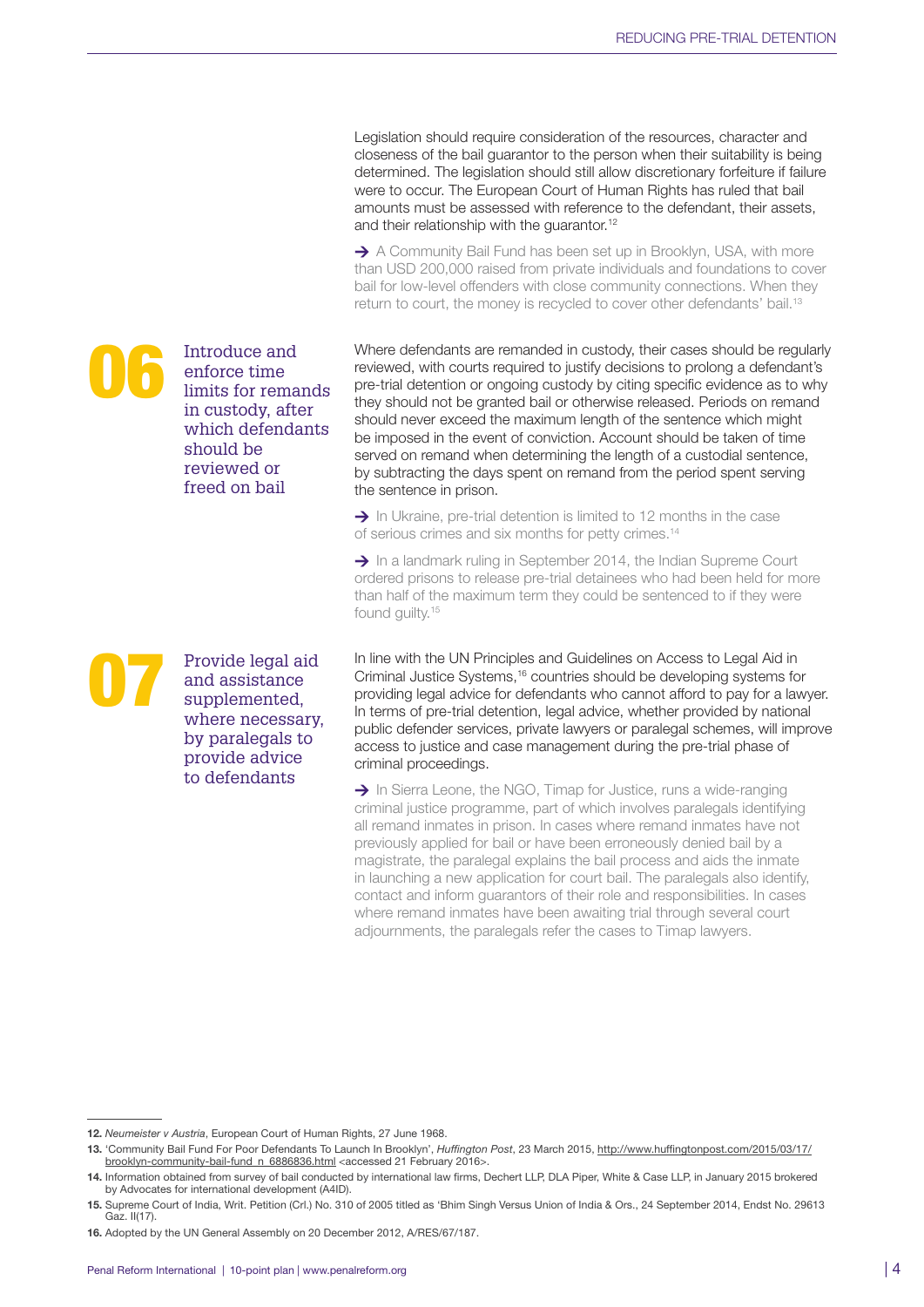

Establish effective file management

Innovate court practice to reduce delay and detention

An effective system of file management is crucial to ensuring that cases do not get lost in the system. The newly revised Standard Minimum Rules for the Treatment of Prisoners (the Nelson Mandela Rules) require a standardised prisoner file management system in every place where persons are imprisoned.17 This must include, where applicable, information related to the judicial process, including dates of court hearings and legal representation. Prisoner file management systems should also be used to generate reliable data about trends relating to and characteristics of the prison population, including occupancy rates, in order to create a basis for evidence-based decision-making by policymakers.

→ During 2013 and 2014, a series of consultations with officials and policymakers in Malawi led to the development of new case folders, registers (for court and prison) and a court diary, which are intended to assist courts in ensuring that cases are placed on the court roll so that time limits are met.<sup>18</sup>

In many countries, courts struggle to keep pace with the demands of criminal justice and defendants face lengthy delays before they can be tried. However, a variety of innovations have been introduced to overcome the obstacles faced by courts in providing timely hearings. These include regular visits to prisons by prosecutors, judges and magistrates to analyse files and identify detainees who have been held past their trial date; mobile courts which take place within jails; and the use of new technology.

 $\rightarrow$  A video conferencing system has been launched in the Bahamas as part of the country's Swift Justice initiative, which is designed to speed up court matters and reduce the backlog of cases. The virtual system will allow for bail applications, remand hearings, arraignments and criminal case management to be conducted via video link or videoconferencing.19

 $\rightarrow$  In Uganda, Community Service Department Volunteers work in police stations, courts and prisons to educate detainees about Community Service Orders which can be imposed instead of prison sentences particularly when a defendant pleads guilty. The volunteers also provide the court with information about the defendant and opinion within the local community about the prospect of the defendant's return to society without a custodial sentence. As a result, courts are able to make speedier sentencing decisions without the need for lengthy remands in custody.<sup>20</sup>

Make special efforts to keep women and children away from remand detention

The UN Rules for the Treatment of Women Prisoners and Non-custodial Measures for Women Offenders (the Bangkok Rules) note the particular risk of abuse that women face in pre-trial detention and require appropriate measures in policies and practice to guarantee women's safety at this time.<sup>21</sup> Rule 58 states that alternative ways of managing women who commit offences, such as diversionary measures and pre-trial alternatives, should be implemented wherever possible and appropriate. The Rules also say that when deciding on pre-trial measures for a pregnant woman or a child's sole or primary caretaker, non-custodial measures should be preferred wherever possible and appropriate.<sup>22</sup>

<sup>17.</sup> Nelson Mandela Rules, Rule 6.

<sup>18.</sup> CSPRI, Promoting Pre-trial Justice in Africa Newsletter, 10 November 2015, http://ppja.org/about-ppja/newsletter-10-toward-better-case-<br>management-in-malawi-toward-decriminalisation-of-petty-offences-in-africa-toward-i 21 February 2016>.

<sup>19. &#</sup>x27;Bahamas' Swift Justice initiative goes high-tech', The Bahamas Weekly, 2 October 2012, http://www.thebahamasweekly.com/publish/bis-news-<br>- updates/Bahamas Swift Justice initiative goes high-tech24361.shtml <accessed 2

<sup>20.</sup> Penal Reform International, *Excellence in Training on Rehabilitation in Africa (ExTRA) Project: Mid-term Evaluation*, [http://www.penalreform.org/](http://www.penalreform.org/resource/evaluation-excellence-in-training-on-rehabilitation-in-africa/) [resource/evaluation-excellence-in-training-on-rehabilitation-in-africa](http://www.penalreform.org/resource/evaluation-excellence-in-training-on-rehabilitation-in-africa/)/ <21 February 2016>.

<sup>21.</sup> UN Bangkok Rules, Rule 56.

<sup>22.</sup> UN Bangkok Rules, Preliminary Observations, para 9.